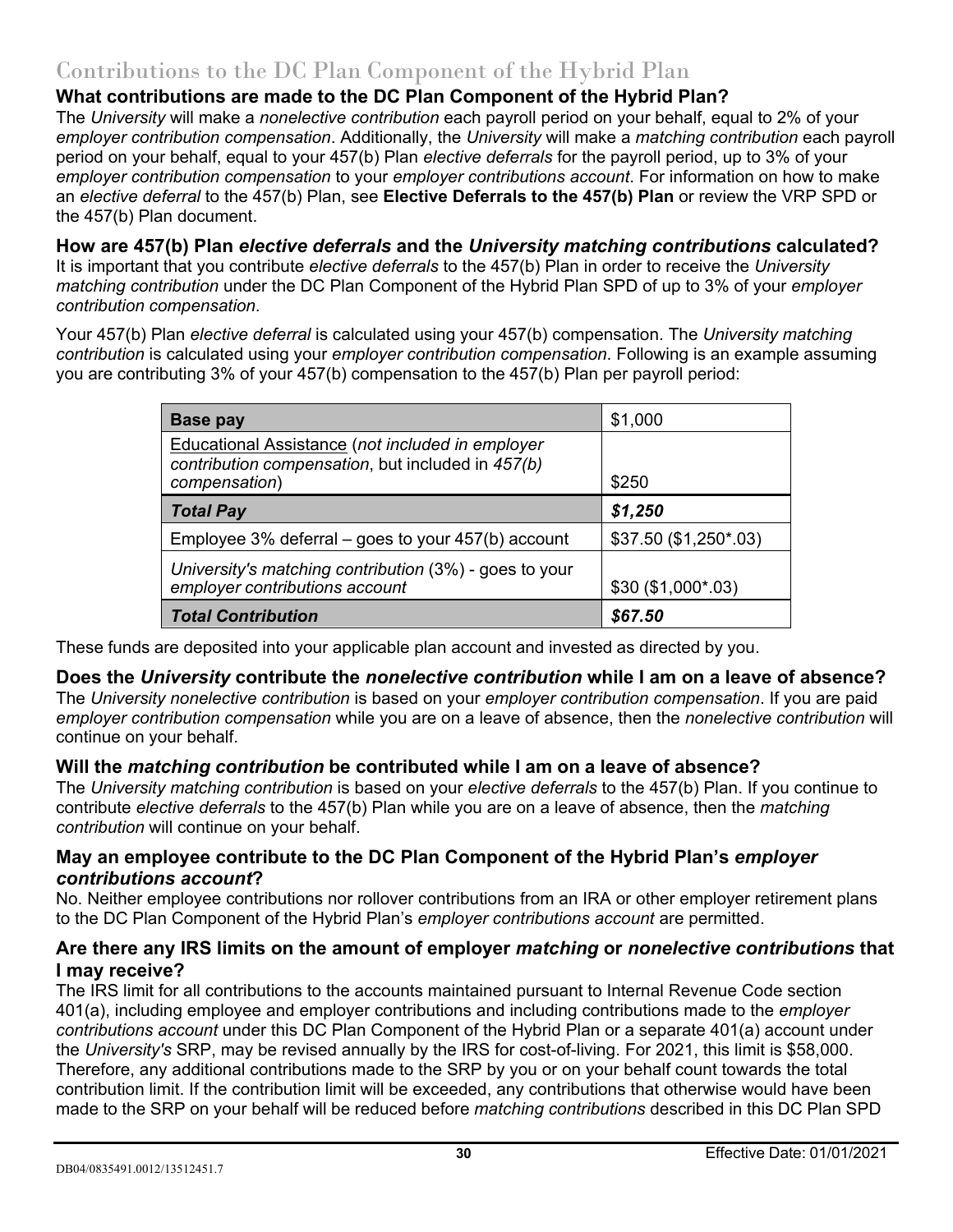are reduced, to avoid any excess contributions under the law. Additional ordering rules are outlined in the applicable plan documents. Compensation for purposes of the contribution limit is not the same as *employer contribution compensation* and is generally defined by law.

Additional ordering rules are outlined in the applicable plan documents.

### **What happens if I retire and later return to work?**

If you return to work after October 1, 2019, you will no longer receive *nonelective contributions* and *matching contributions* under the DC Plan Component of the Hybrid Plan. Instead, assuming you are eligible to participate, you will receive contributions as described in the DC Plan SPD.

# *Elective Deferrals* to the 457(b) Plan

### **How do I make an** *elective deferral***?**

To make a 457(b) *elective deferral* and review a summary of the investment options, please call Fidelity at 1- 800-343-0860 or visit [https://nb.fidelity.com/public/nb/umretirement/home.](https://nb.fidelity.com/public/nb/umretirement/home) **To ensure you receive the FULL** *University* **matching contribution (3% of your** *employer contribution compensation***) you will be automatically enrolled in the 457(b) Plan at the maximum employer match rate of 3% of your 457(b) compensation.** You may choose to make a contrary election or opt out of making *elective deferrals* under the 457(b) Plan at any time. Please allow 1-2 pay cycles for initial automatic enrollment.

### **How and when can I change my elective deferral? When is the change effective?**

You may change your 457(b) *elective deferral* at any time by logging into your account at [https://nb.fidelity.com/public/nb/umretirement/home](http://www.netbenefits.com/umretirement) or by calling Fidelity at **1-800-343-0860**. Any changes to your 457(b) *elective deferral* will take effect no sooner than the first of the month following the change.

#### **Are there any limits on the amount of** *elective deferral* **that I may contribute to the 457(b) Plan?** Applicable Federal laws place limits on the annual contributions to the 457(b) Plan.

In 2021, the limit on total contributions to the 457(b) Plan is the lesser of \$19,500 or your *compensation* for the calendar year. Compensation for purposes of the contribution limit is not the same as *employer contribution compensation* and is generally defined by law. The 457(b) deferral limit is not affected by contributions to the SRP or 403(b) Plans.

In 2021, age 50 catch-up contributions are limited to \$6,500. The age 50 catch-up contribution limit is in addition to the limits on total contributions and *elective deferrals*. Therefore, if the age 50 catch-up contribution limit applies you can contribute up to \$26,000 in *elective deferrals* under the 457(b) Plan.

All of the above dollar limits are adjusted annually by the IRS for cost-of-living*.* Rollover contributions are not subject to the contribution limits above.

For more information, refer to the VRP SPD, or the 457(b) Plan document.

### **When can distributions occur from the 457(b) Plan?**

Please refer to the VRP SPD for specific details regarding distributions from the 457(b) Plan.

# Vesting

You are *vested* in the *University's matching contributions* and *nonelective contributions* made on your behalf to the *employer contributions account* as described in this DC Plan Component of the Hybrid Plan SPD after you complete three years of *service credit*. Please note that these years do not need to be consecutive, and the *service credit* rules differ from the DB Plan Component of the Hybrid Plan described in this Hybrid Plan SPD.

If you experience a *severance from employment* with the *University* before becoming *vested* in the DC Plan Component of the Hybrid

#### *What is vesting?*

If you have three years of *service credit*, you've earned the right to keep the *University nonelective contributions* as well as any *University matching contributions* when you retire or leave the *University*.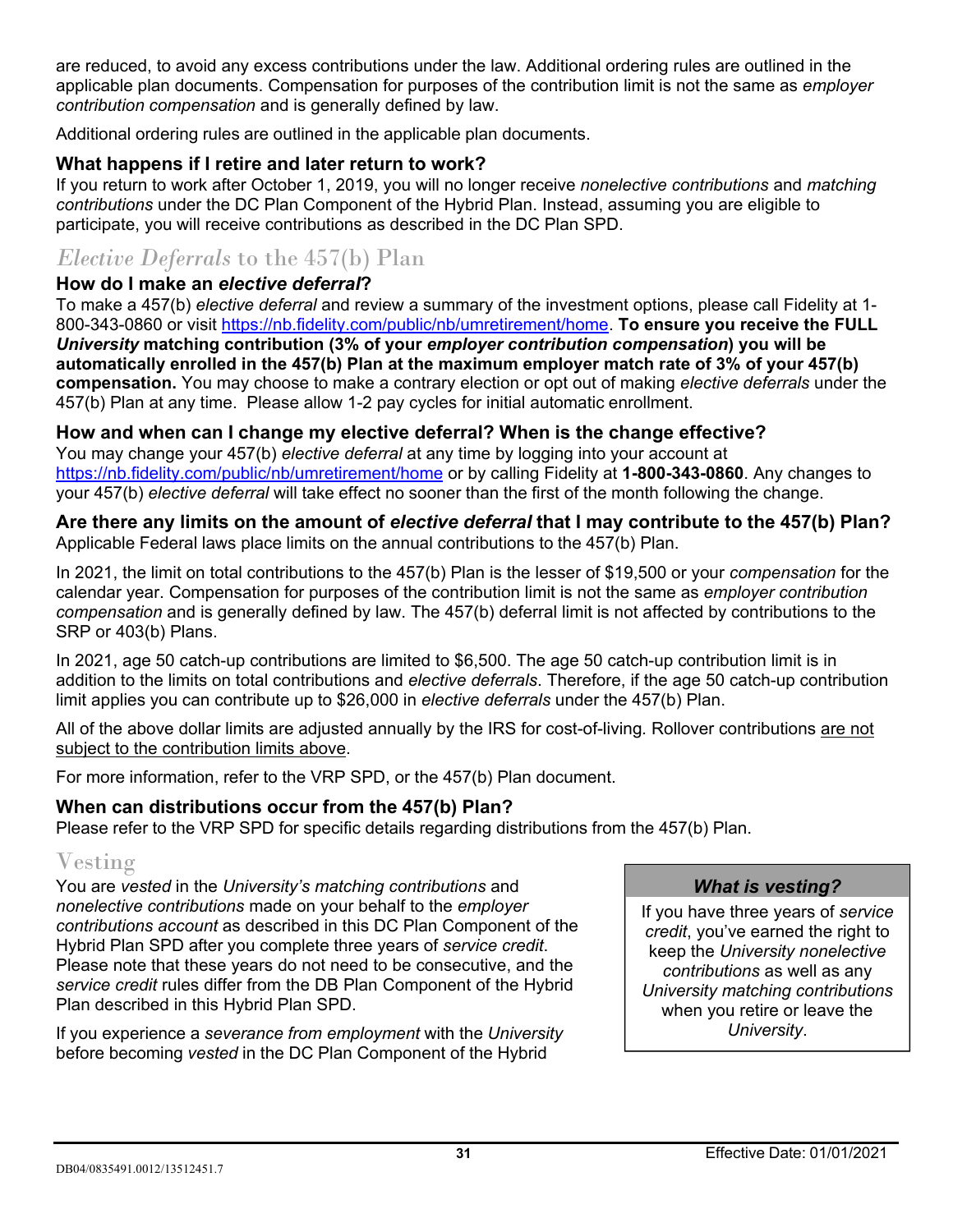Plan, the *University's nonelective contributions* and *matching contributions* made to the *employer contributions account* on your behalf are forfeited.

If you are subsequently rehired by the *University* on or after October 1, 2019, you will be eligible for benefits as described in the DC Plan SPD (provided all other eligibility requirements are satisfied). You will no longer be an *eligible employee* under the Hybrid Plan. See the DC Plan SPD for how your *service credit* under this DC Plan Component of the Hybrid Plan may or may not affect your *service credit* accruals under that plan, including if you are rehired more than five years after your initial *severance from employment*.

# Investments

### **How are my** *nonelective* **and** *matching contributions* **invested?**

**Choosing Your Investments:** You select how to invest all contributions made to the DC Plan Component of the Hybrid Plan. The investment choices are the same as they are for the VRP. For information about your investment choices, please visit<https://nb.fidelity.com/public/nb/umretirement/home> and select the Plans & Investments tab, then Investments tab, then Investment Options section under each plan.

It is important that you access your account within the first 30 days of your employment so you can make your investment selection. If you do not make a selection, your investments will be placed in a *University*-selected default investment. However, you may make changes to your investment selections at any time online at https://nb.fidelity.com/public/nb/umretirement/home or by calling 1-800-343-0860**.** 

If you are unsure how to invest your contributions, Fidelity retirement representatives are available to meet one-on-one to assist you. Schedule a free appointment by visiting <https://nb.fidelity.com/public/nb/umretirement/contactus/schedule-a-meeting> or calling 1-800-343-0860.

There are many investment options. Each has varying degrees of return and financial risk. This summary is not intended to advise you on any investment risks or tax issues arising from investing in any of these options. You may wish to contact your tax advisor or legal counsel for assistance in determining which option best fits your long-term goals.

# Distributions

## **When can distributions occur from the DC Plan Component of the Hybrid Plan?**

To be eligible for a distribution from the *employer contributions account*, you must be *vested* in the DC Plan Component of the Hybrid Plan. When you are *vested*, your benefit is distributable after your *severance from employment* or death (or when a required minimum distribution is necessary (see below)).

If the value of your *employer contributions account* under the DC Plan Component of the Hybrid Plan exceeds \$5,000, it will not be distributed without your consent, unless the minimum required distribution rules apply (see below). If the value of your account is less than \$5,000, but more than \$1,000, it will automatically be rolled over to an IRA after your *severance from employment* from the *University* unless you elect to receive the distribution directly or roll the distribution over to an IRA or another employer plan of your choice. If the value of your account is \$1,000 or less, it will be automatically distributed to you.

For information about your distribution options under your contributions to the 457(b) Plan, refer to the VRP SPD.

## **How do I apply for the benefits under the DC Plan Component of the Hybrid Plan?**

You should contact Fidelity at 1-800-343-0860 for more information on how to begin your benefits from the DC Plan Component of the Hybrid Plan.

It is important to keep Fidelity informed of name and address changes for you or your *beneficiaries*. Please call Fidelity at 1-800-343-0860 or visit<https://nb.fidelity.com/public/nb/umretirement/home> to update your information.

### **What are my retirement benefit payment options?**

The DC Plan Component of the Hybrid Plan allows you to receive your retirement benefit in a single lump sum payment, or in installments over a fixed number of years. If you elect installments, you may elect to accelerate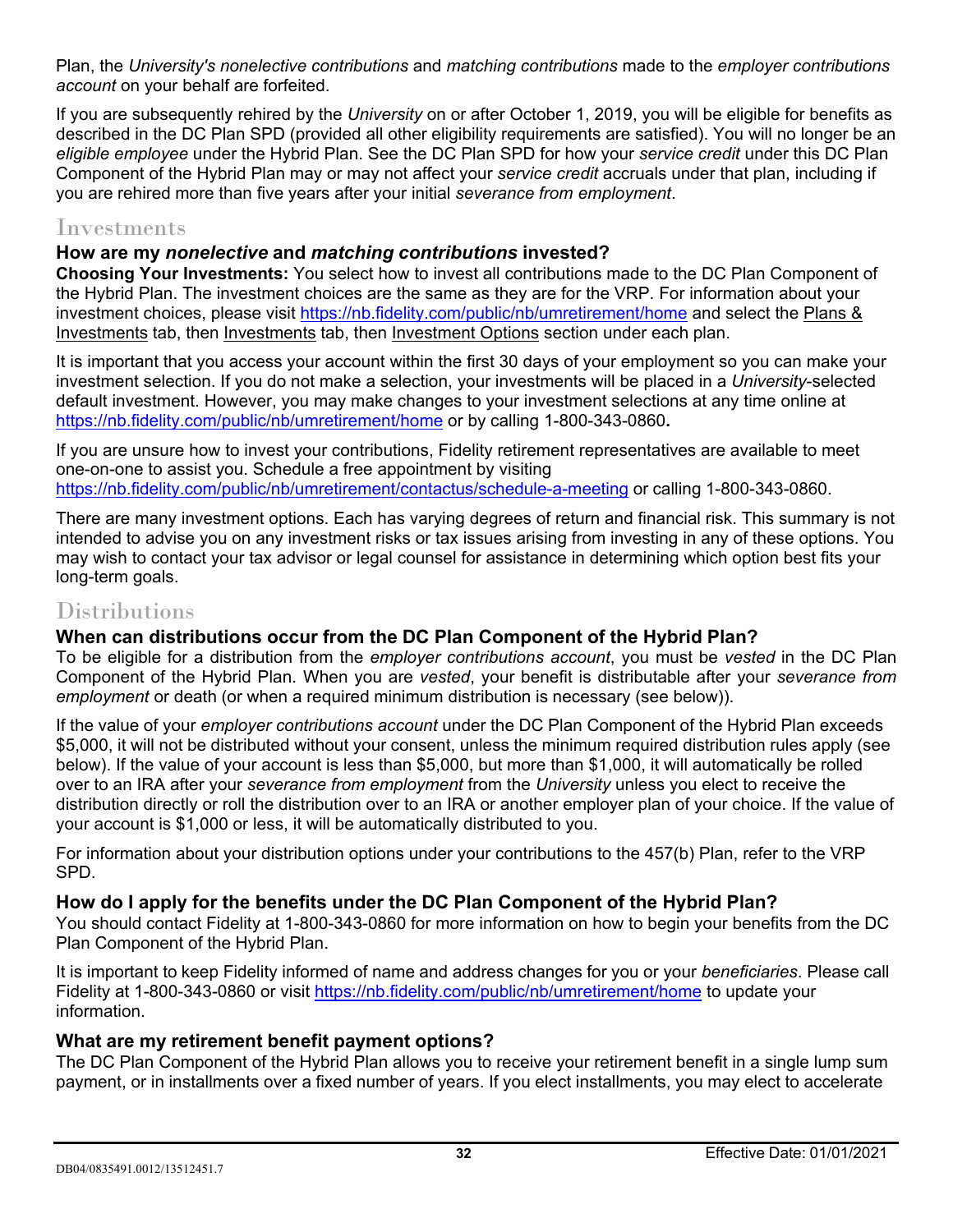the installment payments and receive a lump sum distribution of the remainder of your benefit at any time. For more information on these options, contact Fidelity at 1-800-343-0860.

# **If I make a withdrawal, can I return the funds to the DC Plan Component of the Hybrid Plan at a later date?**

No.

### **What are required minimum distributions?**

You may generally delay the distribution of your retirement benefits. However, if you elect to delay the distribution of your retirement benefits, there are rules that require that certain minimum distributions be made from the DC Plan Component of the Hybrid Plan.

Distributions are required to begin the 1st of April following the end of the year in which:

- You reach age 72; or
- Experience a *severance from employment*, if later.

If you think you may be affected by these rules, contact Fidelity at 1-800-343-0860.

### **How are my benefits paid upon my death?**

If your death occurs before you begin distribution of your benefits, your *beneficiary* may elect to receive a distribution of your benefits in any of the forms of distribution available to you (i.e., lump sum or installments), beginning as soon as reasonably practicable following the *beneficiary's* application for distribution of benefits. If your death occurs after distributions begin, but before your entire benefit under the DC Plan Component of the Hybrid Plan is distributed, your *beneficiary* shall receive distribution of the remainder of your benefits beginning as soon as reasonably practicable following your death in a form available to you and elected by the *beneficiary*, which provides for distribution at least as rapidly as you were receiving distribution of your benefits.

Notwithstanding the above, your benefits upon death are subject to certain required minimum distribution rules. These rules are complicated and depend on who is designated as your *beneficiary* and when your death occurs (before or after distributions begin). Generally, if you have not begun receiving your benefits and your designated *beneficiary* is your spouse, the benefits must begin no later than the year you would have attained age 72. If your spouse is not your designated *beneficiary*, the entire benefit under the DC Plan Component of the Hybrid Plan must be distributed by December 31 of the calendar year containing the fifth anniversary of your death. For more information regarding these rules, contact Fidelity at 1-800-343-0860.

# Rollovers and Tax Treatment

### **What are some of the possible tax consequences when I receive a distribution from the DC Plan Component of the Hybrid Plan?**

Generally, you must include any distribution in your taxable income in the year in which you receive the distribution. Distributions made to you when you are under age 59½ may be subject to an additional 10% tax unless you roll the distribution over to an IRA or other employer retirement plan as described below.

### **Can I elect a rollover to reduce or defer tax on my distribution?**

If your distribution is an eligible rollover distribution, you may defer the tax due on your distribution by rolling the distribution over to an IRA or other employer retirement plan. Generally, an eligible rollover distribution does not include any distribution which is: (1) one of a series of substantially equal periodic payments made for your life (or life expectancy) or the joint lives (or joint life expectancies) of you and your designated *beneficiary*, or for a specified period of ten years or more; (2) a hardship distribution; or (3) a required minimum distribution. There are two types of rollovers:

Direct rollover: For most distributions, you may request that a direct rollover (sometimes referred to as a direct transfer) be made to either an IRA or other employer retirement plan willing to accept the rollover. A direct rollover will result in no tax being due until you withdraw funds from the IRA or other employer retirement plan.

60-day rollover: You may roll over a distribution to an IRA or other employer retirement plan willing to accept the rollover. This will result in no tax being due until you begin withdrawing funds from the IRA or other employer retirement plan. The rollover of the distribution, however, MUST be made within strict time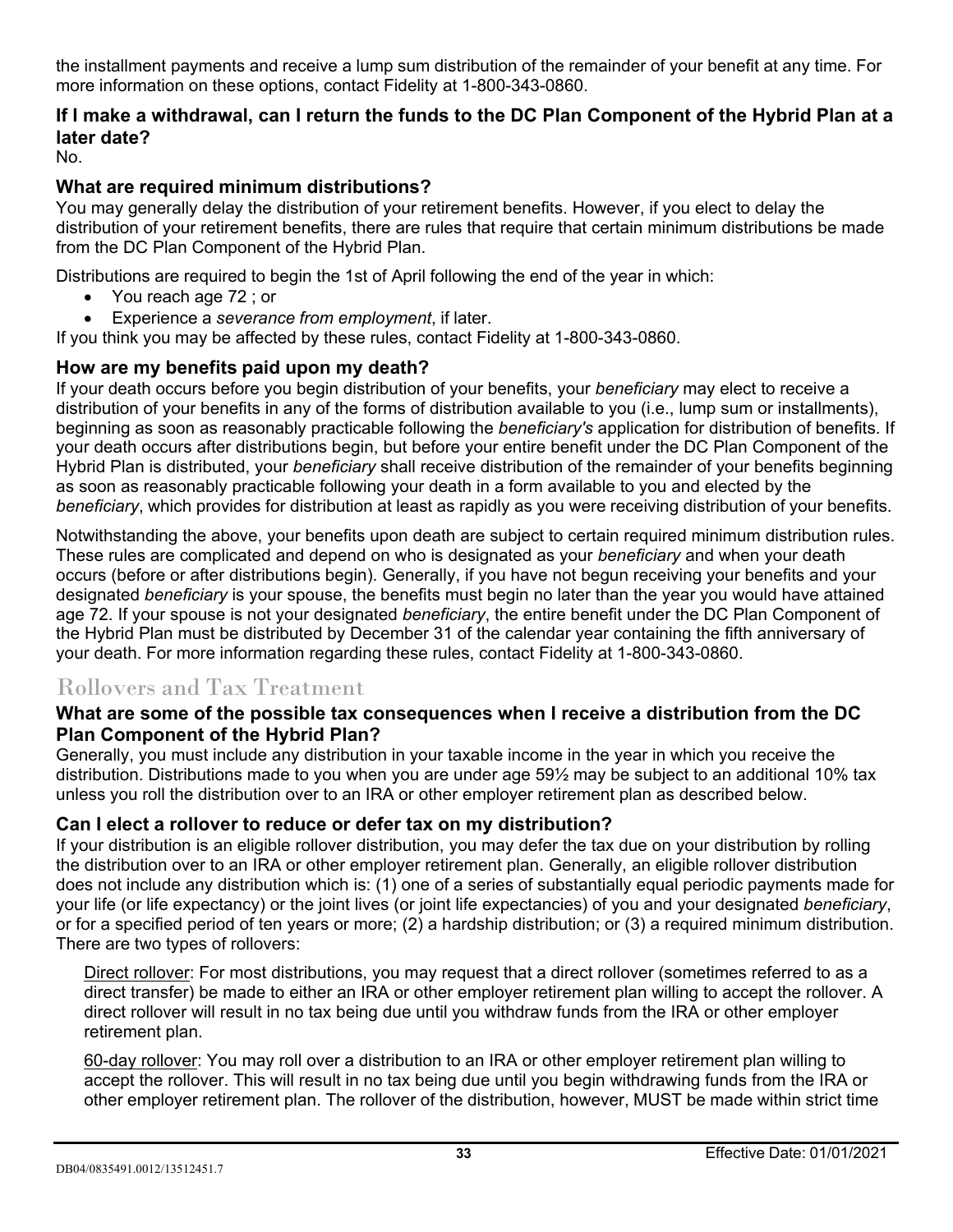frames (normally, within 60 days after you receive your distribution). A distribution which may be rolled over but which you do not directly rollover (see above) will be subject to mandatory federal income tax withholding at a rate of 20%. You may roll over the 20% amount withheld, but must replace the withheld amount from other sources. If you do not roll over an amount equal to the 20% withheld, the withheld amount is subject to tax.

If your distribution is not an eligible rollover distribution you will not be able to defer tax due on your distribution by rolling the distribution over to an IRA or other employer retirement plan. Withholding on distributions that are not eligible rollover distributions depends on whether the distribution is a periodic distribution (for example, annuity payments or installments) or non-periodic distribution. Withholding on periodic distributions will be determined as if the distribution were wages and withholding on non-periodic distributions will be 10% of the amount includible in income. Notwithstanding the foregoing, you may elect not to have withholding apply.

Pre-Tax to Roth Rollovers: If you roll over pre-tax contributions to a designated Roth account in another employer plan or to a Roth IRA, the amounts will be taxed in the year of the rollover. However, the 10% additional tax on early distributions will not apply. If you complete a direct rollover, no withholding will apply, but you may voluntarily enter into a withholding agreement with the *University*.

Tax Notice: Whenever you receive a distribution, you will receive a more detailed explanation of these options. However, the rules which determine whether you qualify for favorable tax treatment are very complex. You should consult with qualified tax counsel before making a choice.

# Loans

#### **Are loans offered in the DC Plan Component of the Hybrid Plan?** No.

# Lost Participants

If you are entitled to a distribution and cannot be located, reasonable measures will be taken to locate you. In the event you are not located after the *plan administrator* has taken reasonable measures to locate you, your benefits will be disposed of in accordance with the law and reasonable procedures. Reasonable procedures include rolling over your benefits to an IRA, purchasing an annuity contract in your name, distributing your benefit to an interest bearing insured bank account, or forfeiting your benefit to the DC Plan Component of theHybrid Plan. If your benefit is forfeited to the DC Plan Component of the Hybrid Plan and you are later located,your benefit will be restored unadjusted for earnings and distributed to you in accordance with the terms in theERIP plan document. For additional questions, contact the HR Service Center to request a copy of the ERIP plan document.

# Plan Expenses

The DC Plan Component of the Hybrid Plan permits the payment of certain plan expenses to be made from the DC Plan Component of the Hybrid Plan's assets. If expenses are paid using the Plan's assets, then the expenses will generally be allocated among the accounts of all *participants* in the Plan. These expenses will be allocated either proportionately based on the value of the account balances or as an equal dollar amount based on the number of *participants* in the Plan. The method of allocating the expenses may depend on the nature of the expense itself.

After you experience a *severance from employment*, the *University* reserves the right to charge your account for your pro rata share of the Plan's administration expenses, regardless of whether the *University* pays some of these expenses on behalf of current *participants*.

There are certain other expenses that may be paid just from your account. These are expenses that are specifically incurred by, or attributable to, you. For example, if you are married and get divorced, the plan may incur additional expenses if a court mandates that a portion of your account be paid to your ex-spouse. These additional expenses may be paid directly from your account (and not the accounts of other *participants*) because they are directly attributable to you under the DC Plan Component of the Hybrid Plan. You will be informed when there will be a charge (or charges) directly to your account.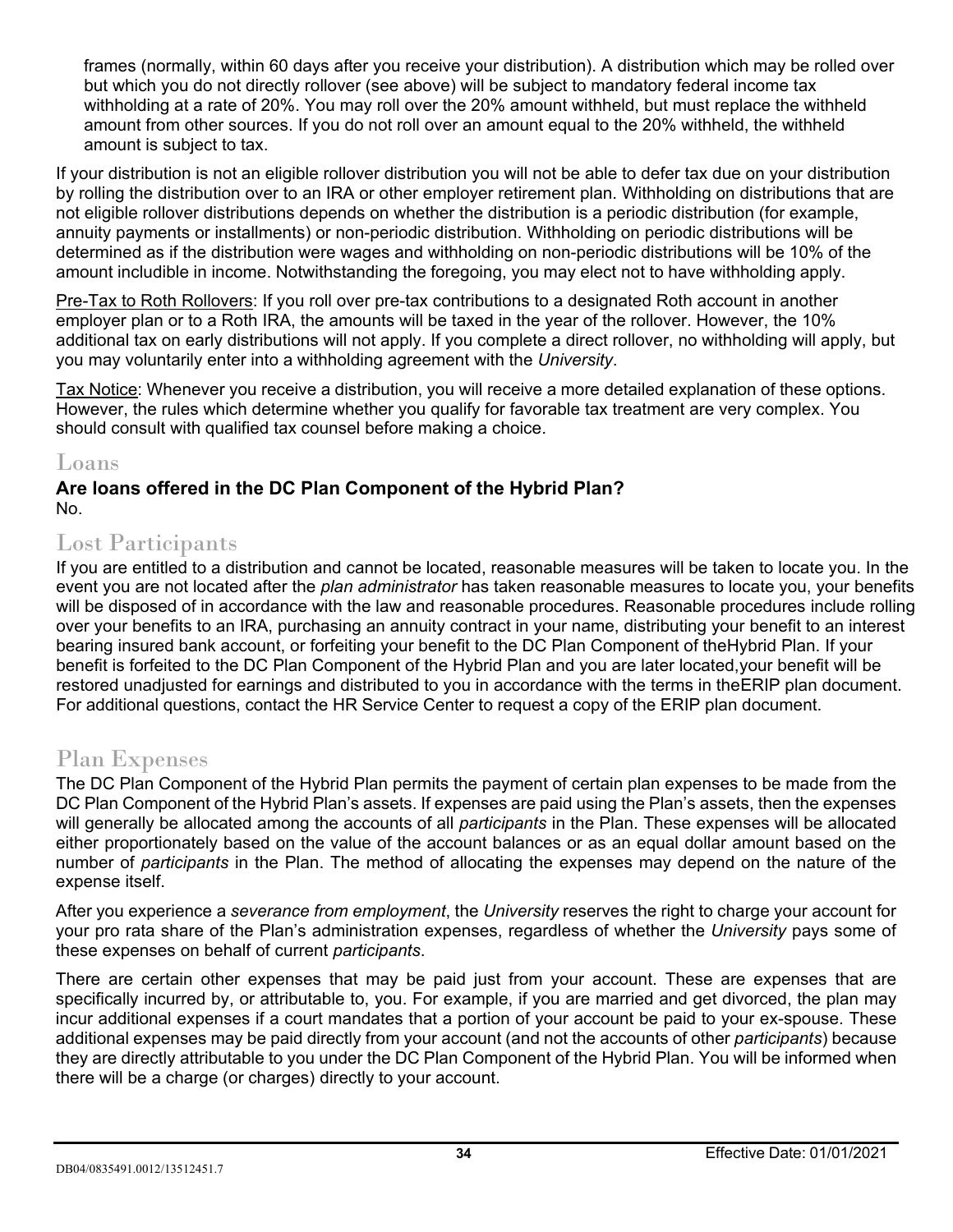# Qualified Domestic Relations Orders

Upon receipt of a domestic relations order issued by a court of competent jurisdiction with respect to your interest in the DC Plan Component of the Hybrid Plan, the *University* shall determine whether such domestic relations order constitutes a qualified domestic relations order ("QDRO"). If it is determined that a domestic relations order is a QDRO, the alternate payee may receive a distribution in a single lump sum at any time. There will be a charge to your account for processing of a QDRO. A QDRO may not provide for a benefit not allowed by the DC Plan Component of the Hybrid Plan. Procedures to determine the qualified status of a domestic relations order, to administer distributions mandated by a QDRO, and to implement the QDRO provisions are available upon request.

Additional information about QDRO processing, may be found in the ERIP plan document.please For additional questions, contact the UM System Office of HumanResources Service Center.

# Protecting Your Benefits

# **Can the ERIP plan document be amended?**

The *University* has the right to amend the ERIP plan document at any time. In no event, however, will any amendment authorize or permit any part of the plan's assets to be used for purposes other than the exclusive benefit of *participants* or their *beneficiaries*. Additionally, no amendment will cause any reduction in the amount credited to your account. If the ERIP plan document is amended, this DC Plan Component of the Hybrid Plan will be updated accordingly to reflect those changes.

# **What happens if the DC Plan Component of the Hybrid Plan terminates?**

If the DC Plan Component of the Hybrid Plan is terminated, you will immediately be 100% *vested* in the benefits you've earned as of the DC Plan Component of the Hybrid Plan's termination date. Additionally, no further contributions will be made to the DC Plan Component of the Hybrid Plan and distributions will be made as soon as possible, in accordance with the DC Plan Component of the Hybrid Plan's terms.

## **Do I need to name a** *beneficiary***?**

Naming a *beneficiary* ensures that your benefit is handled in the manner you intend. You should name a *beneficiary* when you first participate in the DC Component of the Hybrid Plan. If unmarried, you may designate any person or trust as your *beneficiary*. For married employees, your spouse will automatically be your *beneficiary*, unless your spouse consents to a different designated *beneficiary*. You may also designate contingent *beneficiaries*.

If you don't name a *beneficiary* (or your *beneficiary* predeceases you), any death benefits under this DC Component of the Hybrid Plan will be paid to your surviving spouse. If there is no surviving spouse, death benefits will be paid to your surviving children in equal shares. If there are no surviving children, the benefit will be paid to your estate, provided that

a properly appointed and qualified fiduciary of your estate exists within 120 days of your death, otherwise the payment will be made in accordance with Missouri law.

You may update your *beneficiary* designation at any time.

A divorce decree, or decree of legal separation, revokes your prior designation, if any, of your spouse or former spouse as *beneficiary*, unless a QDRO provides otherwise.

# **Can my benefits be forfeited or delayed?**

The DC Plan Component of the Hybrid Plan is designed to provide you with a retirement benefit when your employment ends, but some situations could affect your benefits. Those situations are summarized here:

• If you experience a *severance from employment* from the *University* for any reason before you have three years of *service credit*, you will not receive the *nonelective contributions* or *matching contributions*, nor any associated earnings**.** You may also lose any *service credit* you have accrued if

### *Update your beneficiary information*

Whenever there are important changes in your life – such as marriage, divorce or the birth or adoption of a child – review your *beneficiary* designation and consider updating.

#### **You may update your** *beneficiary* **at:**  [https://nb.fidelity.com/public/nb](http://www.netbenefits.com/umretirement) [/umretirement/home](http://www.netbenefits.com/umretirement)